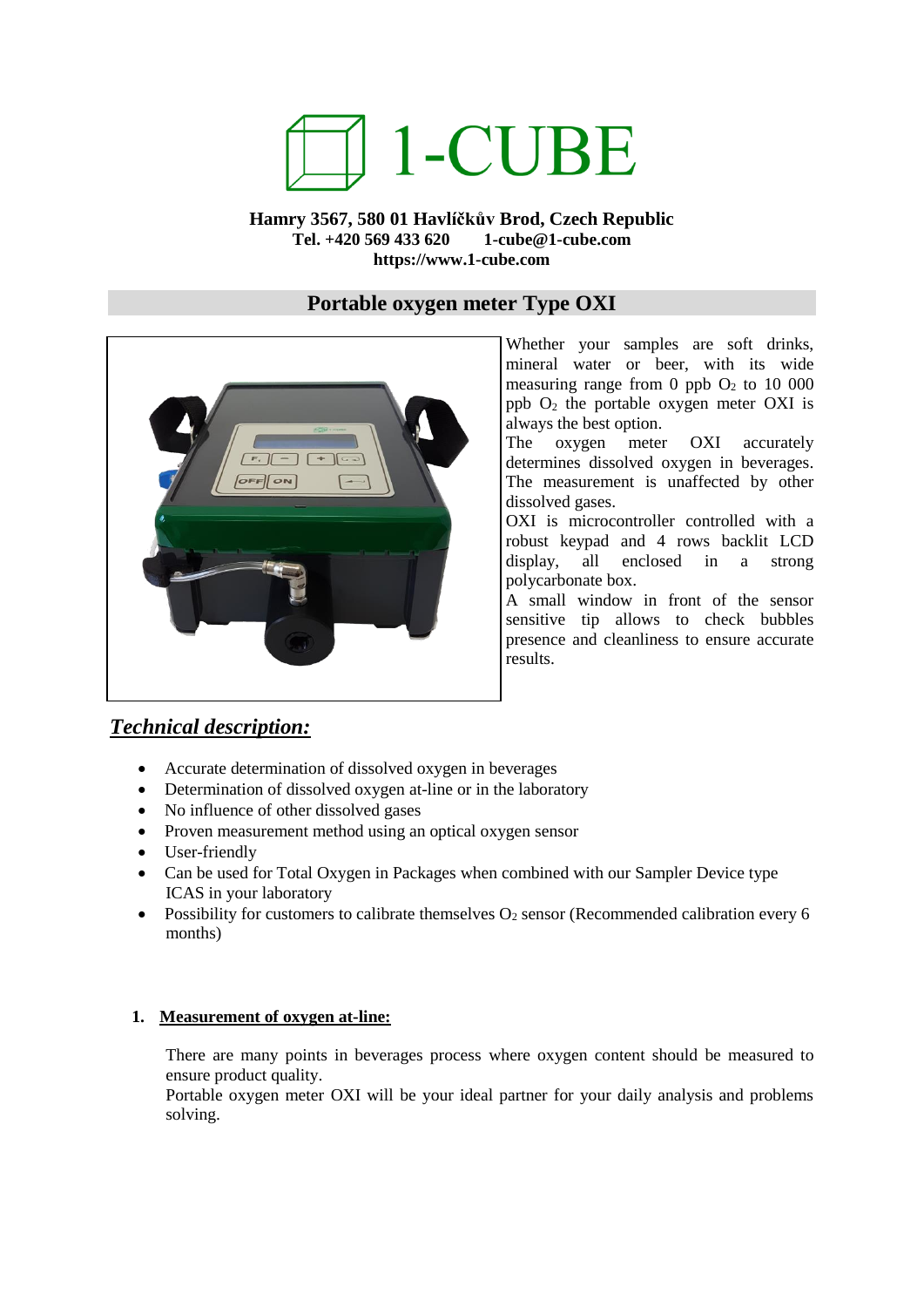#### **2. Measurement of oxygen in the laboratory:**

Flavours and shelf life of the beverages can be greatly altered by  $O_2$  trapped in the containers. Package analysis can be performed with OXI combined with our sampler/package piercer ICAS. You will be able to check your products and find  $O_2$  contamination sources.



## *Technical Specifications:*

| Measuring range:      | 0 ppb to $10000$ ppb                                      |
|-----------------------|-----------------------------------------------------------|
| $O2$ Detection limit: | $10$ ppb                                                  |
| Measuring range:      | $-10$ to $+70^{\circ}$ C (temperature of measured sample) |
| Working pressure:     | 0 to 5 bar $g$                                            |
| Measuring units:      | ppb, ppm                                                  |
| Memory capacity:      | up to 300 measurements                                    |
| Interface:            | Bluetooth                                                 |
| Dimensions:           | 210 x 295 x 100 mm                                        |
| Weight:               | ca. $2 \text{ kg}$                                        |

# *Scope of Supply:*

- Portable Oxygen meter OXI
- Power supply (Euro, UK, AUS, US plugs available)
- Tube for connection
- Instruction manual

## *Options:*

- Sampler pack piercer type ICAS
- Calibration software (Pure  $CO<sub>2</sub>$  or  $N<sub>2</sub>$  necessary)